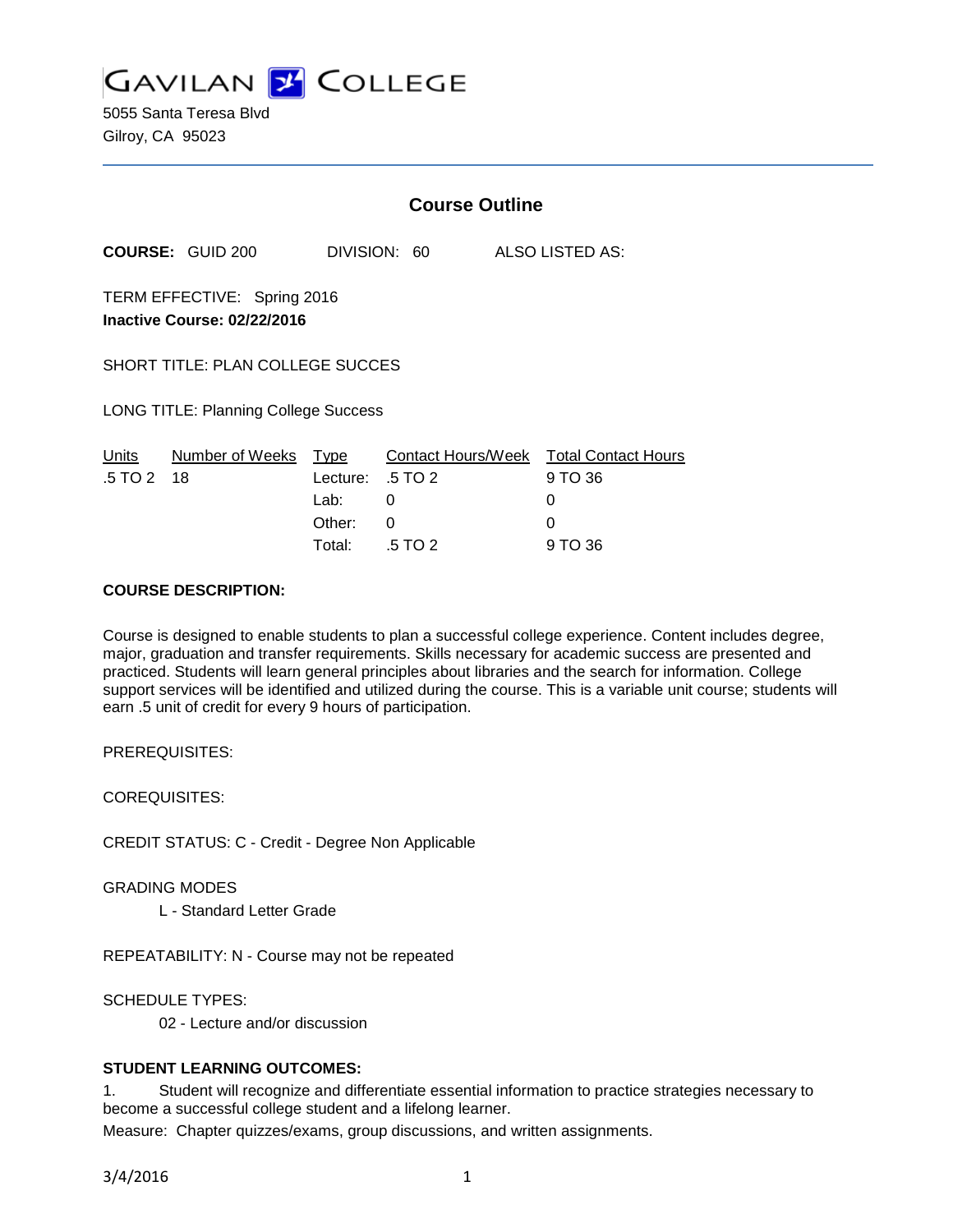PLO:

ILO: 1, 2, 3, 4, 6

GE-LO: Area A1-A9, B8,E1-E3, F1-F2

Year Assessed: 2008/2009

2. Student will identify, locate, and utilize resources available in the Student Services area department.

Measure: Campus tour, guest speakers from the various student services programs and departments, and/or student activity.

PLO:

ILO: 1, 2, 3, 4, 6

GE-LO: A1,A8

Year Assessed: 2008/2009

3. Student will identify, locate, and utilize resources available in the Gavilan College Library. Measure: Tour of the campus library, reference librarian presentation, research project, and class presentation.

PLO:

ILO: 1, 2, 3, 4, 6

GE-LO: A1,A5,A7,

Year Assessed: 2008/2009

4. Student will integrate personal and career related information to develop an educational plan. Measure: Educational plan, written assignments, and quizzes.

PLO: ILO: 1, 3, 6 GE-LO: E1,F1

Year Assessed: 2008/2009

# **CONTENT, STUDENT PERFORMANCE OBJECTIVES, OUT-OF-CLASS ASSIGNMENTS**

Inactive Course: 02/22/2016 WEEK 1 2 HOURS Objective: Define strategies that lead to academic success. Discuss how personal motivations and aspirations change over time. Lecture/Group work: Orientation to the course, introduction, overview of Gavilan College (scavenger hunt), Explain student support services Assignment: read appropriate chapter in text Complete group activity and lecture related worksheets WEEK 2 2 HOURS Objective: Examine current time schedule; Prioritize activities; establish time plan; Monitor; Review, and change. Lecture/group work: Time Management Assignments: read relevant chapter in text. Complete lecture related worksheets and group activity WEEK 3 2 HOURS Objective: Examine steps to implement change and assess current behaviors. Examine blocks to taking risks. Practice one new behavior. Lecture/group work: Identify behaviors that ensure success Assignments: read relevant chapter in text Complete Lecture related worksheets and group activity WEEK 4 2 HOURS Objective: Recognize the value of Blooms Taxonomy in applying critical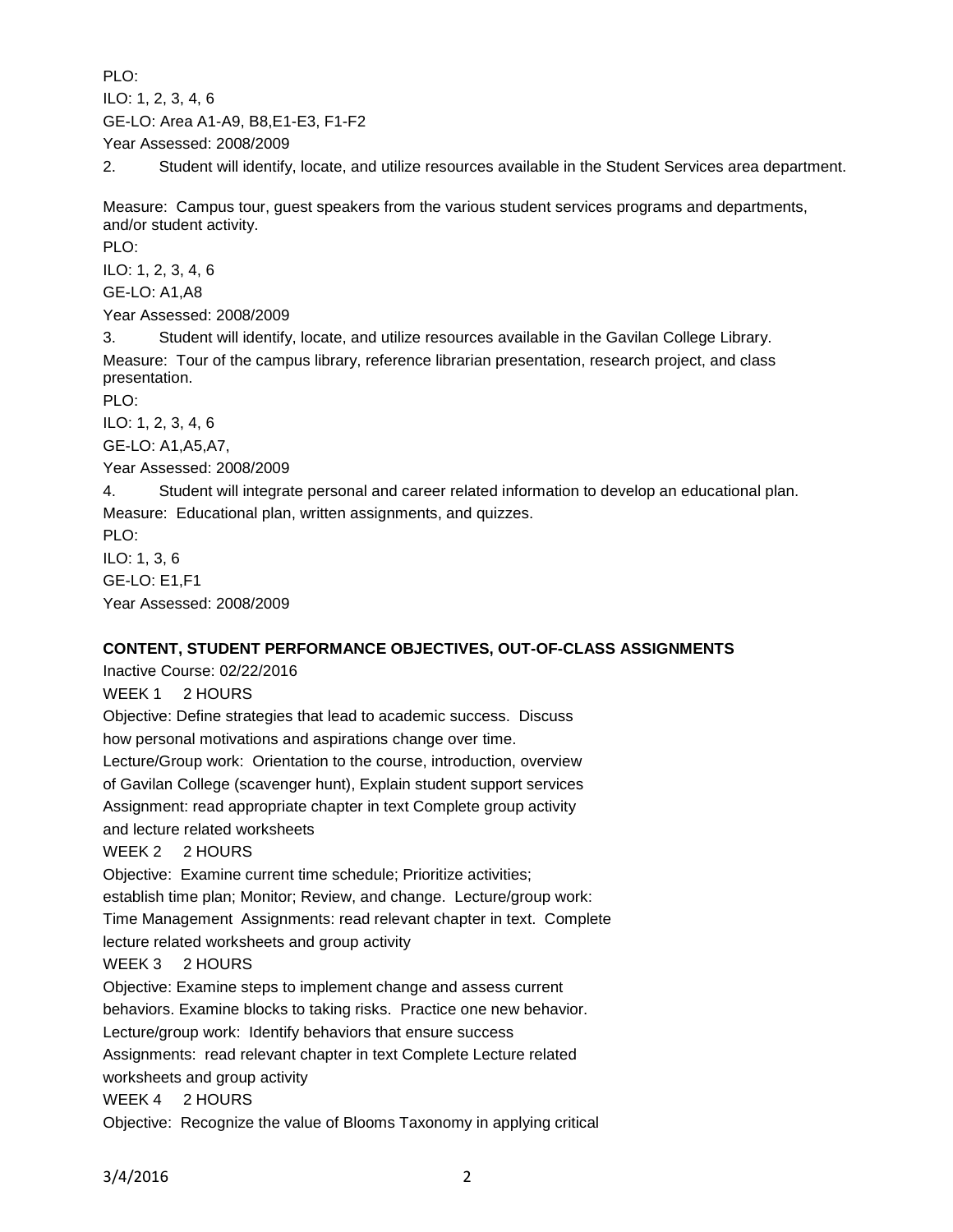thinking skills. Lecture/group work: Critical Thinking Assignments: Read relevant chapter in text. Complete lecture related worksheets and group activity WEEK 5 2 HOURS Discuss the importance of goal setting in their personal and educational career. Explain Locus of control and apply to self. Lecture/group work: Setting Goals Assignments: Read relevant chapter in text. Complete lecture related worksheets and group activity WEEK 6 2 HOURS Objective: Illustrate organization of information. Practice use of memory aids. Lecture/group work: Memory Aids Assignments: Read relevant chapter in text. Complete lecture related worksheets and group activity WEEK 7 2 HOURS Objective: Identify good listening skills. Practice to listen for key points in a lecture setting. Critically interrupt what the lecture was. Lecture/group work: Processing Information from lectures Assignments Read relevant chapter in text. Complete lecture related worksheets and group activity WEEK 8 1 HOUR Objective: Practice listening skills during a lecture. Practice note taking skills during a lecture. Evaluate notes. Lecture/group work:: Listening skills Assignments: read relevant chapter in text. Complete group activity WEEK 8 1 HOUR Review for midterm WEEK 9 1 HOUR Midterm WEEK 9 1 HOUR Objective: Compare gathering information from lectures and textbooks. Practice labels using the margin system for textbooks. Practice the mind mapping method using the textbook. Lecture/group work: Processing Information from Textbooks Assignments Read relevant chapter in text Complete lecture related worksheets and group activity WEEK 10 2 HOURS Examine student's learning styles. Discuss the theory of multiple intelligences. Lecture/group work: Learning Styles Assignments: Read relevant chapter in text. Complete lecture related worksheets and group activity WEEK 11 2 HOURS Explain preparing for an exam. Explain the different test taking strategies Lecture Test Taking Strategies Assignments: Read relevant chapter in text Complete lecture related worksheets WEEK 12 2 HOURS Objective: Demonstrate preparation for essay questions. Demonstrate preparation for true/false and multiple-choice tests. group work: Practicing different test taking strategies assignments group activities and complete lecture related worksheets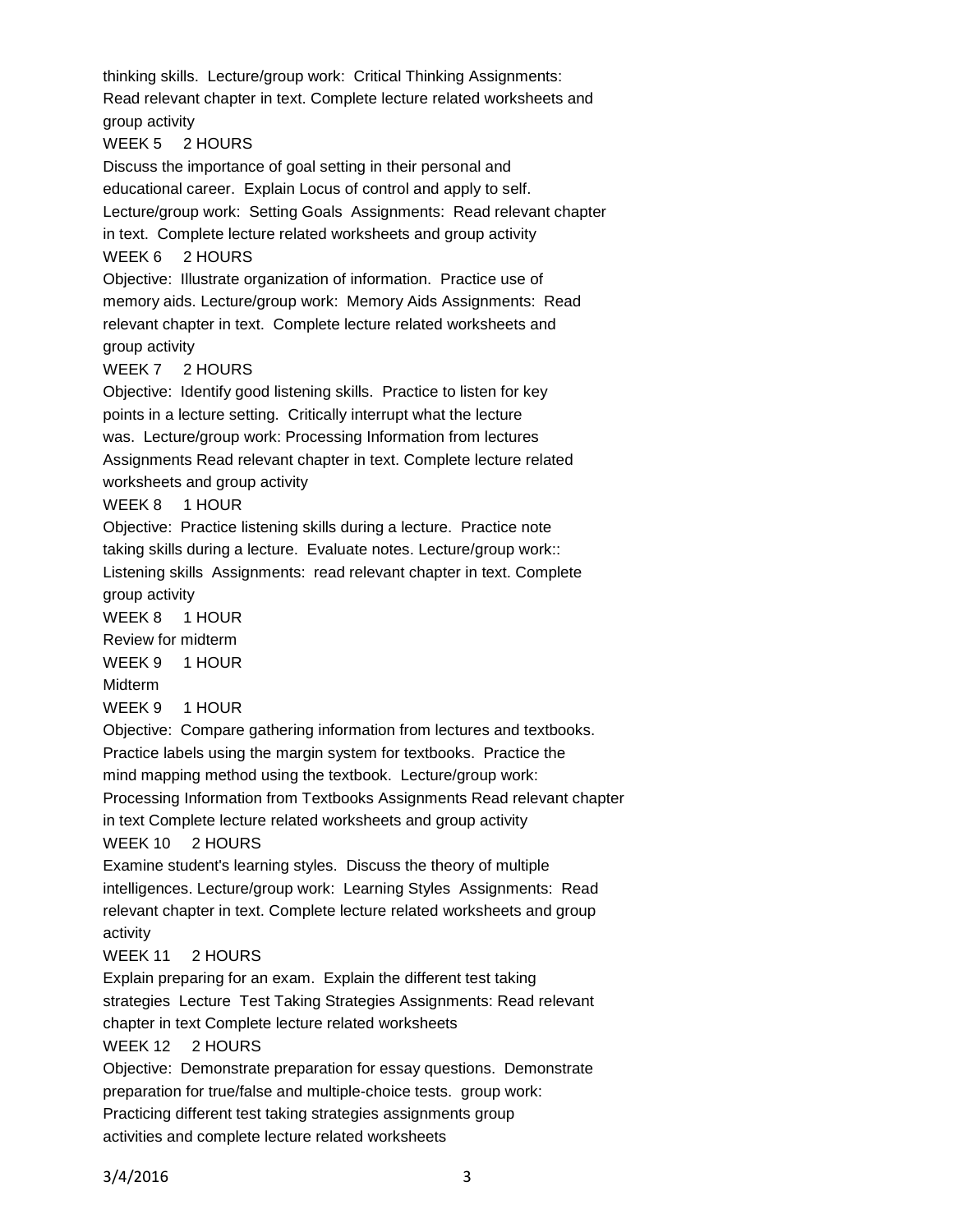# WEEK 13 2 HOURS

Objective: Define stress and physiologic process; identify stress management techniques. Lecture: Managing Stress Assignments: read relevant chapter in text. Complete lecture related worksheets WEEK 14 2 HOURS Objective: Assess current stress level Practice one stress management technique Group work: Managing Stress Assignments: Complete group activity WEEK 15 2 HOURS Objective: Identify key resources and facilities on campus. Discuss college etiquette. Lecture: College Etiquette Assignments: read relevant chapter in text. Complete lecture related worksheets and group activity WEEK 16 2 HOURS Objective: Demonstrate how to register for incoming semester using an education plan and schedule. Explain the grade point average system. Practice projecting grade point average for the semester. Lecture College Essentials Assignments: Read relevant chapter in text. Complete group activity WEEK 17 1 HOUR Objective: Utilize online catalog and universal search module. Differentiate uses of special resources. Lecture/Tour: Gavilan Library Assignments: Read relevant chapter in text. Complete individual project. Complete Portfolio work WEEK 17 1 HOUR Objective: Review for final WEEK 18 2 HOURS Take final exam Each week the student will read assigned chapters and complete appropriate assignments to meet the one-to-two lecture out-of-class standard.

#### **METHODS OF INSTRUCTION:**

Lecture, demonstration/return demonstration, small group exercises.

### **METHODS OF EVALUATION:**

The types of writing assignments required: Written homework Reading reports Essay exams The problem-solving assignments required: Homework problems **Quizzes** Exams The types of skill demonstrations required: Class performance Other: Portfolio group activity The types of objective examinations used in the course:

3/4/2016 4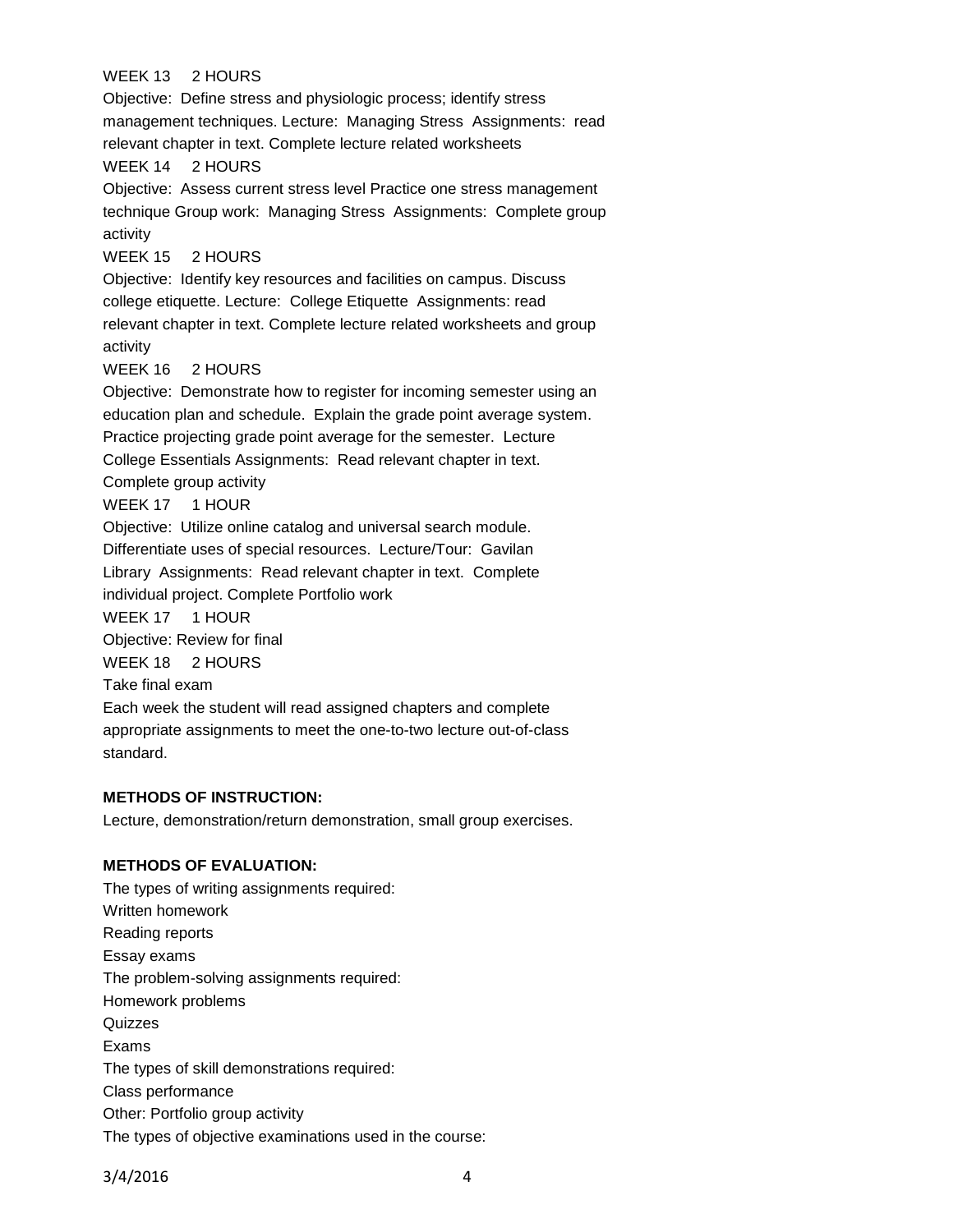| Multiple choice                                        |               |
|--------------------------------------------------------|---------------|
| True/false                                             |               |
| Matching items                                         |               |
| Completion                                             |               |
| Other: short answer                                    |               |
| Other category:                                        |               |
| Portfolio                                              |               |
| The basis for assigning students grades in the course: |               |
| Writing assignments:                                   | 15% - 25%     |
| Problem-solving demonstrations: 20% - 20%              |               |
| Skill demonstrations:                                  | 20% - 20%     |
| Objective examinations:                                | $20\% - 20\%$ |
| Other methods of evaluation:                           | $15\% - 25\%$ |

# **REPRESENTATIVE TEXTBOOKS:**

Required: Carolyn H. Hopper, Practicing Learning Strategies, Cengage Learning, 2010, or other appropriate college level text. ISBN: 978-0-547-19996-2 Reading level of text: 10th Grade, Verified by: Dana Young Other textbooks or materials to be purchased by the student: College catalog and class schedule

### **ARTICULATION and CERTIFICATE INFORMATION**

Associate Degree: GAV E2, effective 200470 CSU GE: IGETC: CSU TRANSFER: Not Transferable UC TRANSFER: Not Transferable

# **SUPPLEMENTAL DATA:**

Basic Skills: N Classification: Y Noncredit Category: Y Cooperative Education: Program Status: 2 Stand-alone Special Class Status: N CAN: CAN Sequence: CSU Crosswalk Course Department: CSU Crosswalk Course Number: Prior to College Level: Y Non Credit Enhanced Funding: N Funding Agency Code: Y In-Service: N